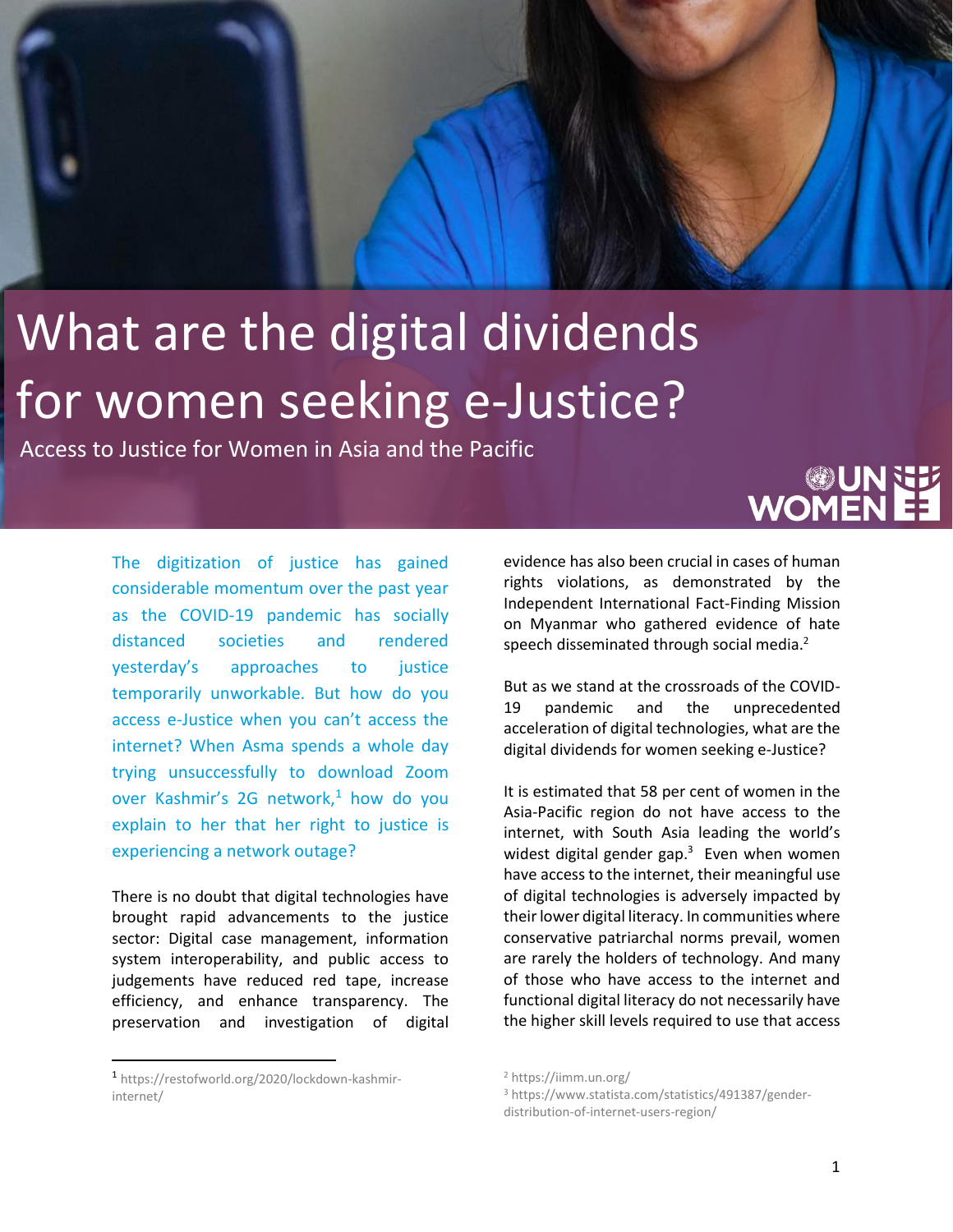to resolve a legal problem or navigate a justice system online

In the context of COVID-19 and the surge in family violence during lockdowns, so endemic that it became known as the "shadow pandemic", simply moving reporting and processing online is unlikely to adequately support women in their quest for justice.

Quick to respond to the shadow pandemic, some governments have modified their family law and policies to allow courts to enable online filing of restraining orders, among other measures. 4 However, as many survivors of violence remain trapped with their abusers in lockdown, their ability to engage online services, such as legal aid, is limited, and the enforcement of online rulings, such as protection orders, has often not been ensured, resulting in additional risks for women.

The rapid adoption and expansion of e-Justice services, designed in part to ensure continued access to justice during the pandemic, has had the unintended consequence of further marginalizing women from low-income backgrounds, elderly women, and women who have support needs in accessing technology, including those with language barriers.

As courts struggle to deal with the backlog of cases caused by the pandemic, more and more justice mechanisms have adopted remote procedures and hearings, raising concerns about victims' rights and the right to a fair trial. Remote access to a lawyer has been shown to undermine the quality of legal assistance provided compared with in-person legal counsel.

Accessing legal aid makes a crucial difference in the lives of women, enabling them to navigate justice systems that are often complicated and overwhelming. Moreover, access to legal aid has a positive impact on families and the community as it prevents justice mismanagement.

Remote hearings have similarly been seen to undermine principal elements to a fair trial, resulting in weak victim and witness statements, lack of access to legal files, and increased difficulty for women to follow online procedures.

For women in conflict with the law, remote confidential communication whilst in detention has proven challenging. In addition, the ability of legal counsel to prevent ill-treatment during custody and ensure participatory rights, such as access to translation, have been hampered. Simultaneously, the unparalleled amount of digital data collected on individuals during COVID-19, including through contact tracing and surveillance schemes, carries an increased risk of misuse of collected data with ramifications for privacy, rule of law, and fairness of proceedings, notably criminal proceedings.

Remote hearings have been justified by some with the argument that their speed and efficiency help safeguard, during the pandemic, the accused's right to a trial within a reasonable time. On the other hand, the relatively short timeframe for remote proceedings has compounded difficulties for women with multiple and intersecting vulnerabilities, such as those with disabilities who require additional support to engage and understand proceedings. While virtual trials in cases of violence against women should not be conducted, technology can be used for women's protection, with some governments in Asia facilitating online registrations of cases of gender-based violence with police and court officials.

4

https://reliefweb.int/sites/reliefweb.int/files/resources/ju stice-for-women-amidst-covid-19-en.pdf